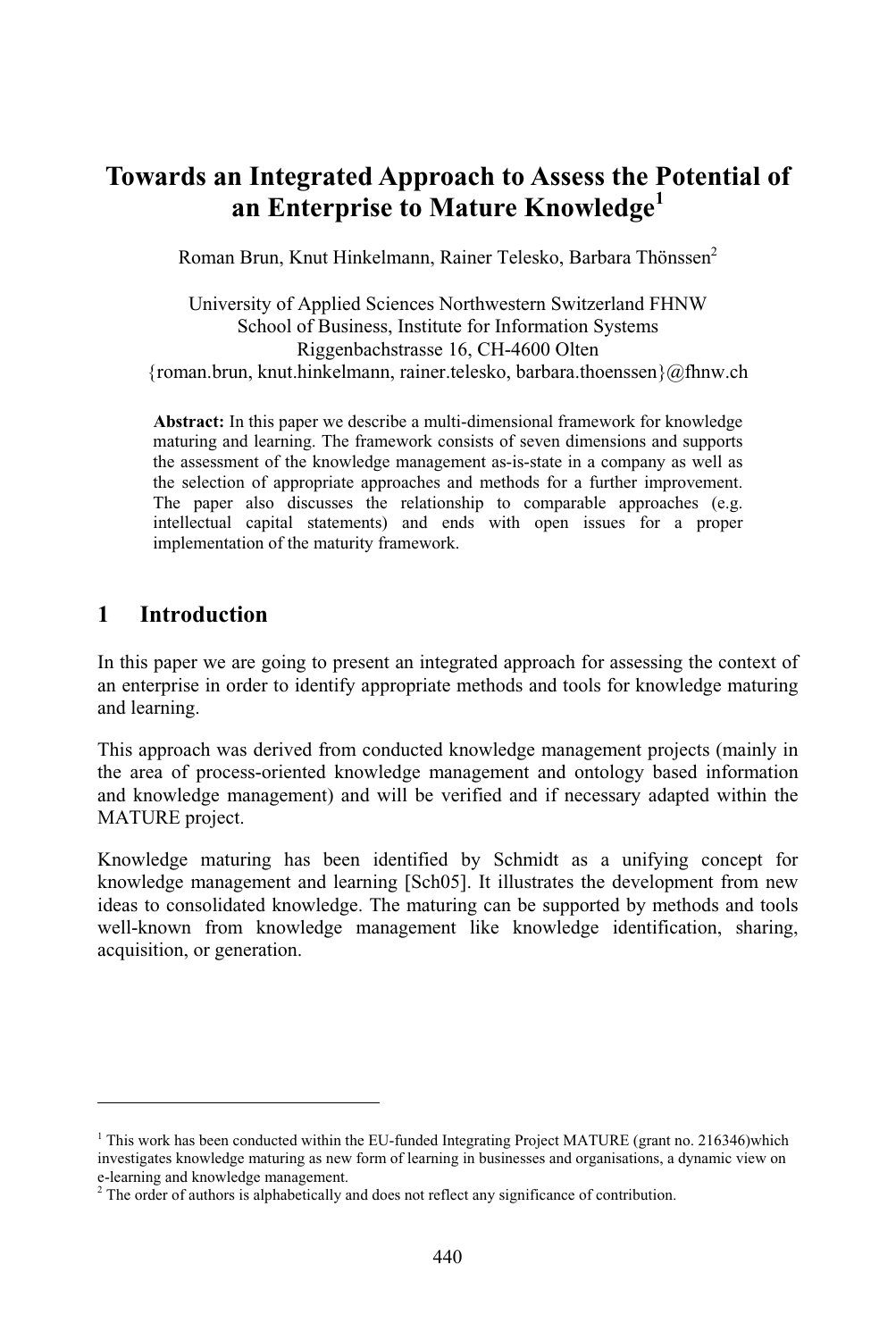when starting projects and initiatives for knowledge maturing and to assess the when starting projects and initiatives for knowledge maturing and to assess the of these initiatives, questions like the following have to be answered: Where However, when starting projects and initiatives for knowledge maturing and to assess the potentials of these initiatives, questions like the following have to be answered: Where do we stand with regard to knowledge use and Howeve r, when starting projects and initiatives for knowledge maturing and to assess the<br>ls of these initiatives, questions like the following have to be answered: Where<br>tand with regard to knowledge use and learning? How can we potentials of these initiatives, questions like the following have to be answered: Where reads of these initiatives, questions like the following h<br>stand with regard to knowledge use and learning?<br>ve knowledge maturing? What are appropriate learning<br>methods and tools can be applied in our environment? improve knowledge maturing? What are appropriate learning methods for our company? rove knowledge maturing? What are appropriate learning methods for our company?<br>ich methods and tools can be applied in our environment?<br>answers to these questions depend on a variety of influencing factors. In this paper Which methods and tools can be applied in our environment?

present a multi-dimensional framework to assess the potentials for knowledge<br>present a multi-dimensional framework to assess the potentials for knowledge The answers to these questions depend on a variety of influencing factors. In this paper we present a multi-dimensional framework to assess the potentials for knowledge maturing. However, we do not investigate the whole se The answ from these questions depend on a variety of influencing factors. In this paper a multi-dimensional framework to assess the potentials for knowledge.<br>However, we do not investigate the whole set of knowledge transformation<br>  $\mathbf m$ maturing. However, we do not investigate the whole set of knowledge transformation<br>processes from [NT05], but focus on transforming from explicit to explicit knowledge.<br>A lot of research is dedicated to a proper treatment processes from  $[NT05]$ , but

esses from [NT05], but focus on transforming from explicit to explicit knowledge.<br>
t of research is dedicated to a proper treatment of implicit knowledge in a company<br>
the KMDL® approach [GF06], where knowledge transformat research is dedicated to a proper treatment of implicit knowledge in a company<br>EXMDL<sup>®</sup> approach [GF06], where knowledge transformation processes in a<br>process context are investigated.), but comparable little research deal A lot of resea arch is dedicated to a proper treatment of implicit knowledge in a company<br>
IDL<sup>®</sup> approach [GF06], where knowledge transformation processes in a<br>
cess context are investigated.), but comparable little research deals with<br>  $(e.g.$ th business process context are investigated.), but comparable little research deals with sophisticated concepts for maturing existing explicit knowledge. Therefore we focus on phisticated concepts for maturing existing explicit knowledge. Therefore we focus on plicit knowledge (i.e. documented knowledge) in any form.<br>section 2 the different dimensions are described in detail. In section 3 we com explicit knowledge (i.e. documented knowledge) in any form.

dge (i.e. documented knowledge) in any form.<br>different dimensions are described in detail. In section 3 we compare of<br>intellectual capital statements. In section 4 open issues are mentioned. **2** Dimensions of Knowledge Potentials

## $2^{\circ}$ **Dimensions of Knowledge Potentials**

**Dimensions of Knowledge Potentials**<br>the following our framework for assessing knowledge potentials is described. The **ensions of Knowledge Potentials**<br>owing our framework for assessing knowledg<br>distinguishes seven dimensions (see Figure 1).



 framework can then be used to select appropriate methods and tools by assessing Figure 1: The Seven Dimensions of Knowledge Potentials<br>is framework can then be used to select appropriate methods and tools by assessing<br>current situation of an enterprise. This can then be compared to the requirements of to the sign of the sign of the set of the set of the set of the set of the set of the set of the set of the set of 2.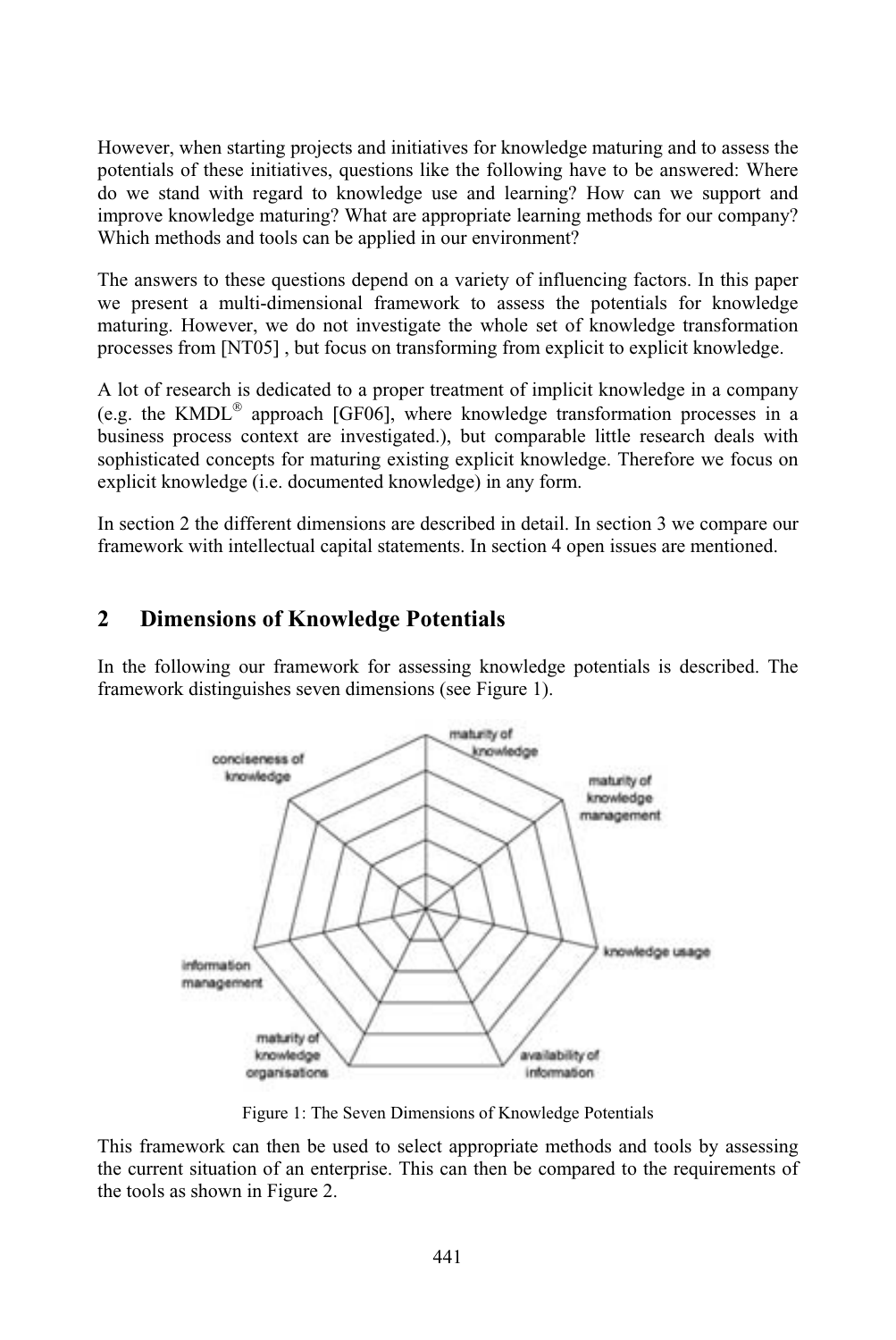

Figure 2: Comparing Assessment of Knowledge Potentials with Tool Requirements<br>each dimension we defined various levels which are described in more detail in the

sure 2: Company<br>dimension w<br>subsections. following subsections.

### **Maturity of Knowledge**  $2.1$

2.1 Maturity of Knowledge<br>The knowledge maturing model views learning activities as embedded into, interwoven Maturity of Knowledge<br>knowledge maturing model views learning activities as embedded into, interwoven<br>and even indistinguishable from everyday work. Knowledge is continuously dge maturing model views learning activities as embedded into, interwoven<br>even indistinguishable from everyday work. Knowledge is continuously<br>enriched, shared, reconstructed, translated and integrated across different edge maturing model views learning activities as embedded into, interwoven<br>even indistinguishable from everyday work. Knowledge is continuously<br>d, enriched, shared, reconstructed, translated and integrated across different with, and leven indistinguishable from everyday work. Knowledge is continuously<br>d, enriched, shared, reconstructed, translated and integrated across different<br>d individual learning processes. During this process knowledge matures by repackaged, enriched, shared, reconstructed, translated and integrated across different interlinked individual learning processes. During this process knowledge matures by I, enriched, shared, reconstructed, translated and integrated across di-<br>individual learning processes. During this process knowledge matu-<br>less contextualized, more explicitly linked, and easier to communicate<br>maturing mo  $be$ Emergence of **ideas** – New ideas are developed by individuals from personal<br>**Emergence of ideas** – New ideas are developed by individuals from personal knowledge maturing model structures this process into five phases [Sch05, MS07]:

- Fixtuary model structures this process into five phases [Sch05, MS07]:<br>
of ideas New ideas are developed by individuals from personal<br>
while working on a problem, challenging a solution or in highly nce of ideas – New ideas are developed by individuals from personal ces while working on a problem, challenging a solution or in highly discussions, e.g. in a coffee corner [TKE01]. Most often ideas are captured  $\bf{F}$ mergence of ideas – New ideas are developed by individuals from personal<br>periences while working on a problem, challenging a solution or in highly<br>formal discussions, e.g. in a coffee corner [TKE01]. Most often ideas are c experience is while working on a problem, challenging a solution or in highly iscussions, e.g. in a coffee corner [TKE01]. Most often ideas are captured uctured way in private notes, stored on personal computers or drives, and spread informal <mark>(</mark> discussions, e.g. in a coffee corner [TKE01]. Most often ideas are captured<br>ructured way in private notes, stored on personal computers or drives, and<br>y spread. The vocabulary is vague and usually restricted to the origina in a In unstructured way in private notes, stored on personal computers or drives, and<br>this knowledge dimension. Thom and Etienne are calling this the first<br>in this knowledge dimension. Thom and Etienne are calling this the , i eventually spread. The vocabulary is vague and usually restricted to the originator.<br>However, giving room for expressing, discussing and working on ideas is the first lly spread. The vocabulary is vague and usually restricted to the origin<br>r, giving room for expressing, discussing and working on ideas is the<br>his knowledge dimension. Thom and Etienne are calling this the , innov<br>of a com **Consolidation** in communities – To reach the next level of maturity ideas need to **Consolidation** in **communities** – To reach the next level of maturity ideas need to cli
- mate' of a company, fostering capacity and capability for innovation [TE00].<br> **onsolidation in communities** To reach the next level of maturity ideas need to<br>
expressed in a "company's terminology". The development of co **on in communities** – To reach the next level of maturity ideas need to ed in a "company's terminology". The development of common shared among community members, e.g., in discussion forum entries, (2) Consolidation in communities  $-$  To reach the next level of maturity ideas need to solidation in communities – To reach the next level of maturity ideas need to<br>expressed in a "company's terminology". The development of common<br>inology shared among community members, e.g., in discussion forum entries,<br>pos be express ed in a "company's terminology". The development of common<br>v shared among community members, e.g., in discussion forum entries,<br>gs or wikis is an important step for the maturity of knowledge. As<br>de Vries and van Leeuwen ex terminol ogy shared among community members, e.g., in discussion forum entries, stings or wikis is an important step for the maturity of knowledge. As de, de Vries and van Leeuwen explicate, "Shared understanding is an state achiev blog po stings or wikis is an important step for the maturity of knowledge. As<br>ide, de Vries and van Leeuwen explicate, "Shared understanding is an<br>i state achieved through interactive processes by which common ground<br>individuals Des shpande, de Vries and van Leeuwen explicate, "Shared understanding is an ected state achieved through interactive processes by which common ground ween individuals is constructed and maintained" [DVL05]. Determine the term objected state achieved through interactive processes by which common ground by ected state achievit<br>tween individuals is<br>id creating a mutual<br>that maturing level. and creating a mutual knowledge basis of beliefs and assumptions are core activities of that maturing level.
- of that maturing level.<br> **Formalizing** Artefacts created in the preceding two phases are still highly<br>
subjective and embedded in the context of the community. However, to avoid the subjective and embedded in the context of the community. However, to avoid the risk of 'new information silos' and team isolation [McD98], knowledge is to be formalized based on company wide used and binding forms or models. In this phase,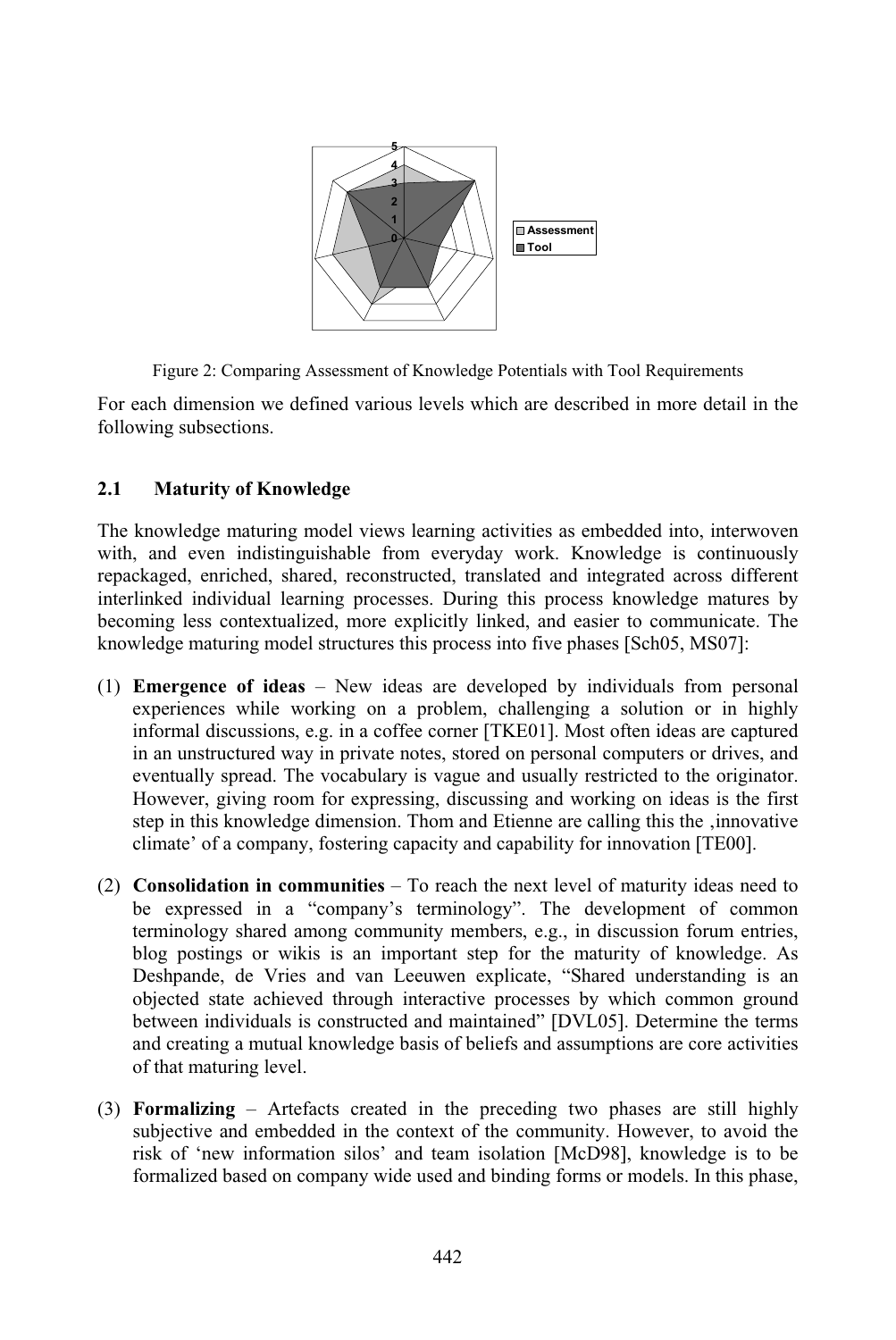purpose-driven structured documents are created, e.g. project reports, design iven structured documents are created, e.g. project reports, design<br>or process models in which knowledge is 'de-subjectified' and the e-driven structured documents are created, e.g. project reports, designents or process models in which knowledge is 'de-subjectified' and the is made explicit. Formalizing of knowledge is a crucial step in the maturing purpose A set-driven structured documents<br>tents or process models in wh<br>is made explicit. Formalizing as<br>as it is premise for automation. **Ad hoc training** – Making knowledge is a crucial step in the maturing process as it is premise for automation.<br> **Ad hoc training** – Making knowledge explicit and well organised/structured in a process as it is premise for automation.

- process as it is premise for automation.<br> **Ad hoc training** Making knowledge explicit and well organised/structured in a<br>
company wide understandable manner is necessary but not sufficient. Employees **the informed about the new knowledge explicit and well organised/structured in a**<br>pany wide understandable manner is necessary but not sufficient. Employees<br>to be informed about the new knowledge, about its content, its u Ad hoc training – Making knowledge explicit and well organised/structured in a<br>company wide understandable manner is necessary but not sufficient. Employees<br>have to be informed about the new knowledge, about its content, i company wide understandable manner is necessary but not sufficient. Employees any wide understandable manner is necessary but not sufficient. Employees<br>to be informed about the new knowledge, about its content, its usage, its<br>tance, its availability etc. The material is ideally prepared in a pedagog formed about the new knowledge, about its content, its usage, its<br>availability etc. The material is ideally prepared in a pedagogically<br>abling broader dissemination, e.g. service instructions or manuals.<br>that are able to t importance, its availability etc. The material is ideally prepared in a pedagogically are more, its availability etc. The material is ideally prepared in a pedagogically way, enabling broader dissemination, e.g. service instructions or manuals. is stimulated in that are able to transfer knowledge effectivel  $\mathbf{S}^{\mathcal{C}}$ "Organisations that are able to transfer knowledge effectively from one unit to another are more productive and more likely to survive than those that are less adept at knowledge transfer" [Ar00].
- t knowledge transfer" [Ar00].<br> **Itandardization** –The highest maturity phase is reached when knowledge becomes<br>
standard (within the company) and its usage becomes a must. For this a quality **ization** –The highest maturity phase is reached when knowledge becomes 1 (within the company) and its usage becomes a must. For this a quality process has to be accomplished and again transformation could be Standard **ization** – The highest maturity phase is reached when knowledge becomes<br>(within the company) and its usage becomes a must. For this a quality<br>process has to be accomplished and again transformation could be<br>for example in a standard (within the company) and its usage becomes a must. For this a quality thin the company) and its usage becomes a must. For this a quality<br>cess has to be accomplished and again transformation could be<br>example into business rules, such that the new standard can be<br>and its compliance checked. As assurance process has to be accomplished and again transformation could be e process has to be accomplished and again transformation could be<br>y, for example into business rules, such that the new standard can be<br>icated and its compliance checked. As a consequence, this knowledge<br>teachable to novi nec communicated and its compliance checked. As a consequence, this knowledge becomes teachable to novices. Tests and certificates must be developed to confirm **2.2 Knowledge usage**

## 2.2 Knowledge usage

2.2 Knowledge usage<br>The knowledge usage dimension assesses the integration of knowledge management into the dimensional system is the integration of knowledge management<br>into the operational work. This dimension corresponds to the integration of owledge usage dimension assesses the integration of knowledge management<br>as into the operational work. This dimension corresponds to the integration of<br>and knowledge management which is the main focus of process-oriented ledge usage dimension as<br>nto the operational work.<br>Id knowledge managemen<br>management [AHMM02]. process and knowledge management which is the main focus of process-oriented<br>knowledge management [AHMM02].<br>(1) **General-purpose storage and retrieval** – On the lowest level there is no knowledge management [AHMM02].

- nagement [AHMM02].<br> **urpose storage and retrieval** On the lowest level there is no<br>
of knowledge management with the daily work processes. Finding **l-purpose storage and retrieval** – On the lowest level there is no<br>ion of knowledge management with the daily work processes. Finding<br>knowledge is supported by general-purpose search engines. To share (1) General-purpose storage and retrieval  $-$  On the lowest level there is no **rpose storage and retrieval**  $-$  On the lowest level there is no of knowledge management with the daily work processes. Finding owledge is supported by general-purpose search engines. To share users can use email and col integrati relevant knowledge is supported by general-purpose search engines. To share **heta h h fixed h c e c n information collaboration tools** that are not integrated in the working environment.
- working environment.<br>Fixed link between processes and information objects On the second level,<br>there are explicit links between application environments and information objects. **Fixed link between processes and information objects** – On the second level, there are explicit links between application environments and information objects. This is similar to context-sensitive help systems. In the con between processes and information objects – On the second level,<br>plicit links between application environments and information objects.<br>ar to context-sensitive help systems. In the context of business process<br>this level is explicit links between application environments and<br>milar to context-sensitive help systems. In the conte-<br>ent this level is satisfied by process modelling tool<br>models like checklists or forms to process activities. management this level is satisfied by process modelling tools which add concrete document models like checklists or forms to process activities.
- forms to process activities.<br> **Context-dependent knowledge retrieval** At this level, there is context-specific<br>
support for finding relevant knowledge and information. As an example consider **Context-dependent knowledge retrieval** – At this level, there is context-specific support for finding relevant knowledge and information. As an example consider search forms with predefined attributes. For example, to sea ntext-dependent knowledge retrieval – At this level, there is context-specific<br>port for finding relevant knowledge and information. As an example consider<br>rch forms with predefined attributes. For example, to search for si port for finding relevant knowledge and information. As an example consider rch forms with predefined attributes. For example, to search for similar cases in context of health insurance underwriting, search criteria might sea the context of health insurance underwriting, search criteria might be the gender and age of the person and disease, while in the context of claim processing the disease and the volume of the claim are search criteria.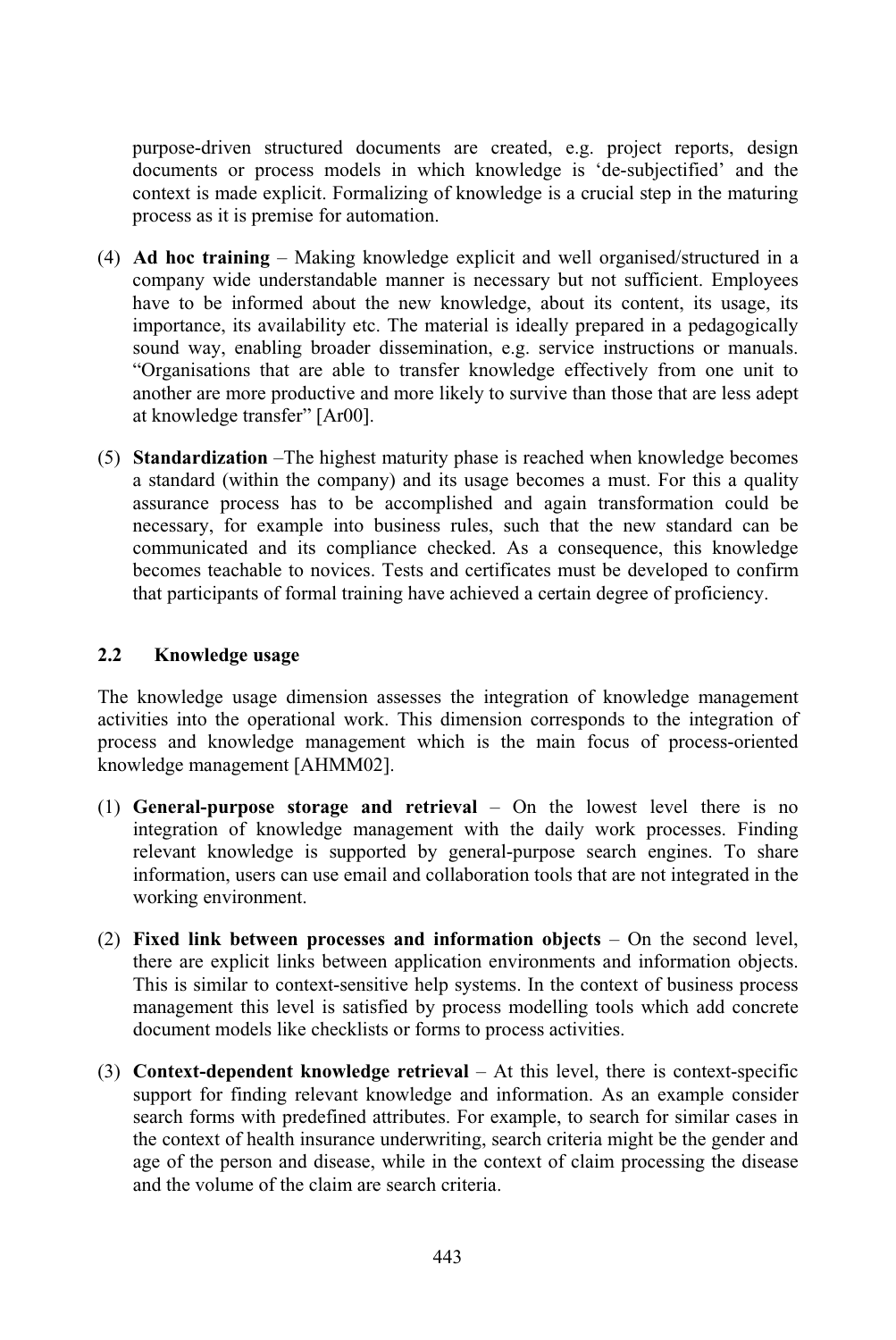- **Context-dependent, automated knowledge provision** This level extends the **nt, automated knowledge provision** – This level extends the<br>knowledge retrieval by presenting context-sensitively selected **Context-dependent, automated knowledge provision** – This level extends the context-dependent knowledge retrieval by presenting context-sensitively selected information sources to a user accomplishing knowledge-intensive t Context **E-dependent, automated knowledge provision** – This level extends the dependent knowledge retrieval by presenting context-sensitively selected tion sources to a user accomplishing knowledge-intensive tasks in a business Th contextdependent knowledge retrieval by presenting context-sensitively selected<br>ion sources to a user accomplishing knowledge-intensive tasks in a business<br>This means that the system has access to the application data. In the<br>of <sub>int</sub> information sources to a user accomplishing knowled<br>process. This means that the system has access t<br>example of health insurance underwriting the syste<br>and previous cases that are similar to the current one. example of health insurance underwriting the system could present all regulation<br>and previous cases that are similar to the current one.<br>User-specific and context-adapted knowledge assistance – The highest level in
- previous cases that are similar to the current one.<br> **example 3** are similar to the current one.<br> **dimension would be reached if the knowledge provision would adapt to the** specific and context-adapted knowledge assistance – The highest level in dimension would be reached if the knowledge provision would adapt to the Using again the example of health insurance underwriting, the system would **Expectitic and context-adapted knowledge assistance**  $-$  The highest level in dimension would be reached if the knowledge provision would adapt to the Using again the example of health insurance underwriting, the system this dimer ission would be reached if the knowledge provision would adapt to the<br>g again the example of health insurance underwriting, the system would<br>account the level of expertise of the user and also would rank the cases<br>on previ user. Using again the example of health insurance underwriting, the system would Ising again the example of health insurance underwriting, the sto account the level of expertise of the user and also would raing on previous knowledge access. For example, new information higher than information the user **2.3 Maturity of Knowledge Management**

## 2.3 Maturity of Knowledge Management

Maturity of Knowledge Management<br>maturity of knowledge management is related to the quality of the knowledge aturity of Knowledge Management<br>urity of knowledge management is related to the quality of the knowledge<br>and the knowledge organisation. A possible distinction of maturity levels is defined a strategie of the strategie of the strategie of the strategie of the strategie of the strategie of th<br>The strategie of the strategie of the strategie of the strategie of the strategie of the strategie of the strat The maturity of knowledge management is related to the quality of the knowledge<br>processes and the knowledge organisation. A possible distinction of maturity levels is<br>defined by the KMMM® (Knowledge Management Maturity Mod The maturity of knowledge management is related to the quality of the knowledge<br>cesses and the knowledge organisation. A possible distinction of maturity levels is<br>ned by the KMMM<sup>®</sup> (Knowledge Management Maturity Model) [KM08 and the knowledge organisation. A possible distinction of maturity levels is<br>y the KMMM<sup>®</sup> (Knowledge Management Maturity Model) [KM08], which<br>oped within SIEMENS and is a methodology for systematically analysing,<br>and dev defin ed by the KMMM<sup>-</sup> (Knowledge Management Maturity Model) [KM08], which<br>developed within SIEMENS and is a methodology for systematically analysing,<br>uring and developing knowledge management. The model was developed on the<br>of was developed within SIEMENS and is a methodology for systematically analysing, eveloped within SIEMENS and is a methodology for systematically analysing,<br>ring and developing knowledge management. The model was developed on the<br>f the CMMI® maturity model [CM08] and consists of three components: analys measuring and developing knowledge management. The model was developed on the suring and developing knowledge management. The model was developed on the<br>s of the CMMI® maturity model [CM08] and consists of three components: analysis<br>lel, development model and auditing process. The development model ba sis of the CMMI<sup>®</sup> maturity model [CM03<br>odel, development model and auditing p<br>re maturity levels for knowledge manage<br>top of each other and defined as follows: maturity levels for knowledge management. The five maturity levels are organized<br>op of each other and defined as follows:<br>(1) **Initial** –Knowledge management is as a whole not organized in a structured on top of each other and defined as follows:

- (1) **Initial** Knowledge management is as a whole not organized in a structured way.<br>
(2) **Repeatable** Pilot projects and single, isolated activities are performed and way.
- **able** Pilot projects and single<br>with "knowledge management". (2) **Repeatable** – Pilot projects and single, isolated activities are performed and labelled with "knowledge management".<br>
(3) **Defined** – At this level stable and "practiced" activities exist which have labelled with "knowledge management".
- d with "knowledge management".<br> $\mathbf{d}$  At this level stable and "p to be effective in the organisation. (3) **Defined** – At this level stable and "practiced" activities exist which have<br>proven to be effective in the organisation.<br>(4) **Managed** – Knowledge use is organisation-wide integrated into business proven to be effective in the organisation.
- $(4)$  **Managed** Knowledge use is organisation-wide integrated into business measured. activities. The success of knowledge management is furthermore systematically
- (5) **Optimizing** A stable and robust continuous improvement plan for knowledge **2.4** Information Availability

## $2.4$

Information Availability<br>dimension of Information Availability comprises five levels. Each level builds upon Informat.<br>e dimension of<br>previous one.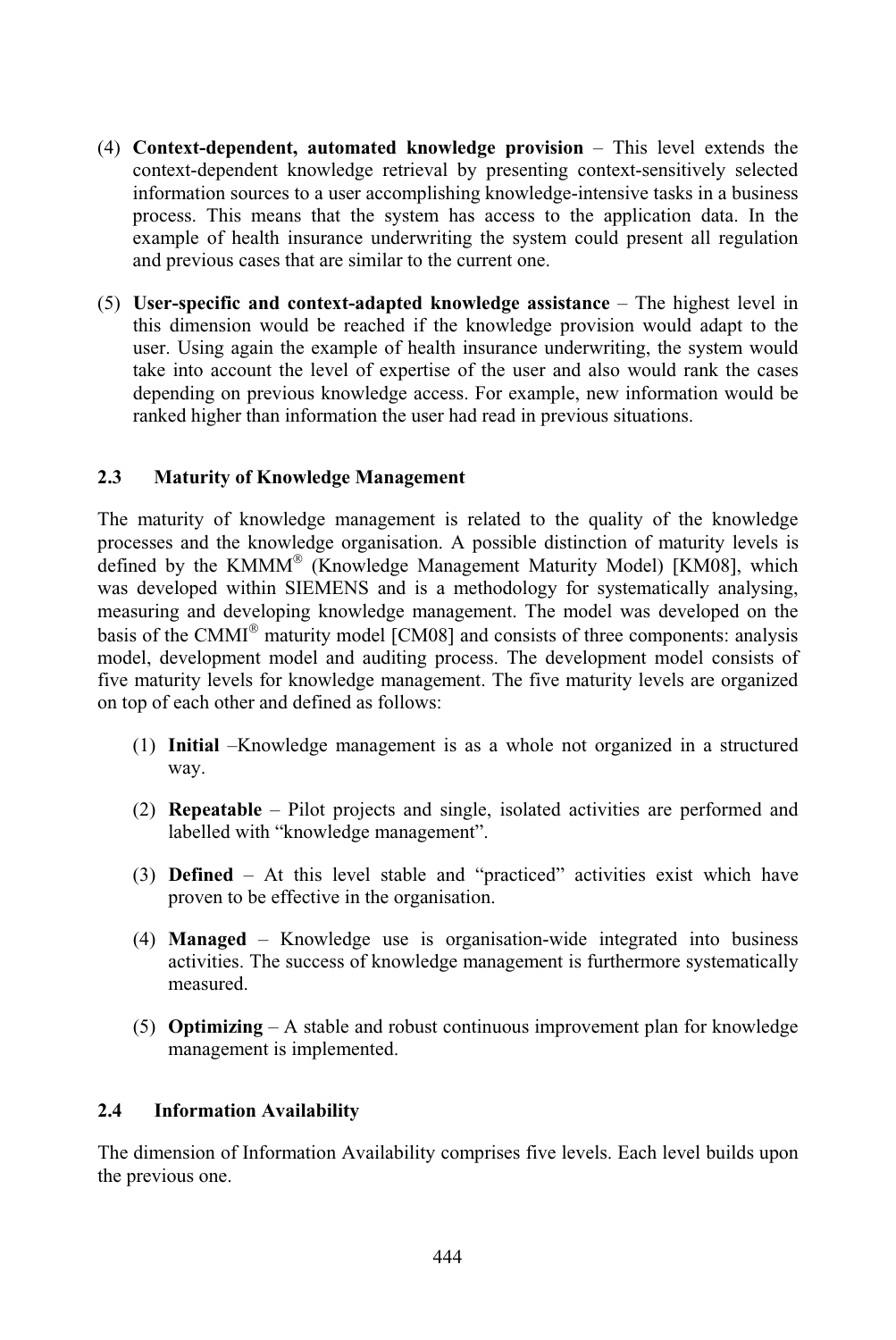- **Explicit documentation**: Often new knowledge, e.g. gathered through task **documentation**: Often new knowledge, e.g. gathered through task or learned in a meeting, is kept in mind but not made explicit. Nonaka and **Explicit documentation**: Often new knowledge, e.g. gathered through task execution or learned in a meeting, is kept in mind but not made explicit. Nonaka and Takeuchi introduced the process of externalization, making taci Explicit documentation: Often new knowledge, e.g. gathered through<br>that can be done in a meeting, is kept in mind but not made explicit. Nona<br>in introduced the process of externalization, making tacit knowledge<br>That can be done in Takeuchi introduced the process of externalization, making tacit knowledge explicit [NT05]. That can be done in any manner (e.g. unstructured text, video, audio).<br>**Transparency**: –To reach the next level it has to be made [NT05]. That can be done in any manner (e.g. unstructured text, video, audio).
- is star star show in any manner (e.g. unstructured text, video, audio).<br> **incy**: -To reach the next level it has to be made transparent where the<br>
is stored. Transparency is given when the storage place of all business arency: -To reach the next level it has to be made transparent where the dge is stored. Transparency is given when the storage place of all business information is made explicit and well known. As Bock states: "... the Transp **Summaries:** -To reach the next level it has to be made transparent where the dge is stored. Transparency is given when the storage place of all business t information is made explicit and well known. As Bock states: "... knowledge is stored. Transparency is given when the storage place of all business percent per stored. Transparency is given when the storage place of all business<br>evant information is made explicit and well known. As Bock states: "... the<br>lume of information requiring electronic storage is growing rapid relevant information is made explicit and well known. As Bock states: "... the vant information is made explicit and well known. As Bock states: "... the ume of information requiring electronic storage is growing rapidly-- upwards of percent per year in many organisations. They realize that more than volume of 11 nformation requiring electronic<br>er year in many organisations. T<br>ormation is unstructured conter<br>content is unmanaged" [Bo05]. this new information is unstructured content and that more than 95 percent of this unstructured content is unmanaged" [Bo05].<br>**Accessibility**: To reach the level of accessibility the business relevant information unstructured content is unmanaged" [Bo05].
- tructured content is unmanaged" [Bo05].<br> **Example 3** rescribility: To reach the level of accessibility the business relevant information<br>
be accessed directly e.g. via the intranet portal. "The mere existence of Accessibility: To reach the level of accessibility the business relevant information can be accessed directly e.g. via the intranet portal. "The mere existence of knowledge somewhere in the organisation is of little benefi Accessib ifty: To reach the level of accessibility the business relevant information accessed directly e.g. via the intranet portal. "The mere existence of ge somewhere in the organisation is of little benefit; it becomes a valuabl can be acces knowledge somewhere in the organisation is of little benefit; it becomes a valuable **Integrate asset only if it is accessible, and its value increases with the level of** accessibility" [DP98].
- isibility" [DP98].<br>**grated Information (unified metadata)** Even if accessible, information is<br>distributed in multiple, often heterogeneous information sources. These can be **d Information (unified metadata)** – Even if accessible, information is ibuted in multiple, often heterogeneous information sources. These can be file systems, email, document management systems or the intranet. Their (4) Integrated Information (unified metadata) – Even if accessible, information is **Information (unified metadata)** – Even if accessible, information is<br>buted in multiple, often heterogeneous information sources. These can be<br>file systems, email, document management systems or the intranet. Their<br>require often dis [BM08]. integration requires the definition of a common data model or unified metadata
- M08].<br>**tomated Metadata Generation** Generating metadata automatically unburdens<br>knowledge worker and decreases the failure rate. There already exist Automated Metadata Generation – Generating metadata automatically unburdens<br>the knowledge worker and decreases the failure rate. There already exist<br>commercial tools based on automated classification and knowledge extracti Automa ted Metadata Generation – Generating metadata automatically unburdens<br>wledge worker and decreases the failure rate. There already exist<br>cial tools based on automated classification and knowledge extraction. With<br>techniques knowledge worker and decreas<br>mercial tools based on automated a<br>antic techniques (e.g. having don<br>approaches are available [SvH01]. new approaches are available [SvH01]. **Kaon Exercise Exercise Serversity Conceptual Conceptual Conceptual Conceptual Conceptual Conceptual Conceptual Conceptual Conceptual Conceptual Conceptual Conceptual Conceptual Conceptual Conceptual Conceptual Conceptual**

Maturity of Knowledge Organisation<br>knowledge organisation is interesting when optimizing the organisation (the **turity of Knowledge Organisation**<br>
ledge organisation is interesting when optimizing the organisation (the<br>
access structure) of knowledge repositories to support easier retrieval. owledge organisation is interesting when optimizing the organisation (the ual access structure) of knowledge repositories to support easier retrieval, and sharing of knowledge for user communities [SIG00]. It is the object The know ledge organisation is interesting when optimizing the organisation (the access structure) of knowledge repositories to support easier retrieval, d sharing of knowledge for user communities [SIG00]. It is the objective of o conceptualaccess<br>id sharing<br>organisa<br>structure. Knowledgeorganisation to make knowledge intellectually accessible by using a structure.<br>structure organisation deals with (1) building and modelling systems of concepts as conceptual structure.

eptual structure.<br>wledge organisation deals with (1) building and modelling systems of concepts as<br>as (2) their mapping to subjects of reality. Methods for knowledge organisation can arranged in a spectrum deals with (1) building and the sell as (2) their mapping to subjects of reality. Metarranged in a spectrum with increased semantics: (1) **Keywords** – On the lowest level there is a controlled vocabulary of keywords that<br>
(1) **Keywords** – On the lowest level there is a controlled vocabulary of keywords that be arranged in a spectrum with increased semantics:

- $\left(\frac{b}{c}\right)$  and mapping to subjects of real<br>ged in a spectrum with increased ser<br>**words** On the lowest level there<br>be assigned to an information asset. (1) **Keywords** – On the lowest level there is a controlled vocabulary of keywords that can be assigned to an information asset.<br>(2) **Categories** – On the next level the knowledge organisation is a flat classification can be assigned to an information asset.
- (2) **Categories** On the next level the knowledge organisation is a flat classification that consists of a set of categories.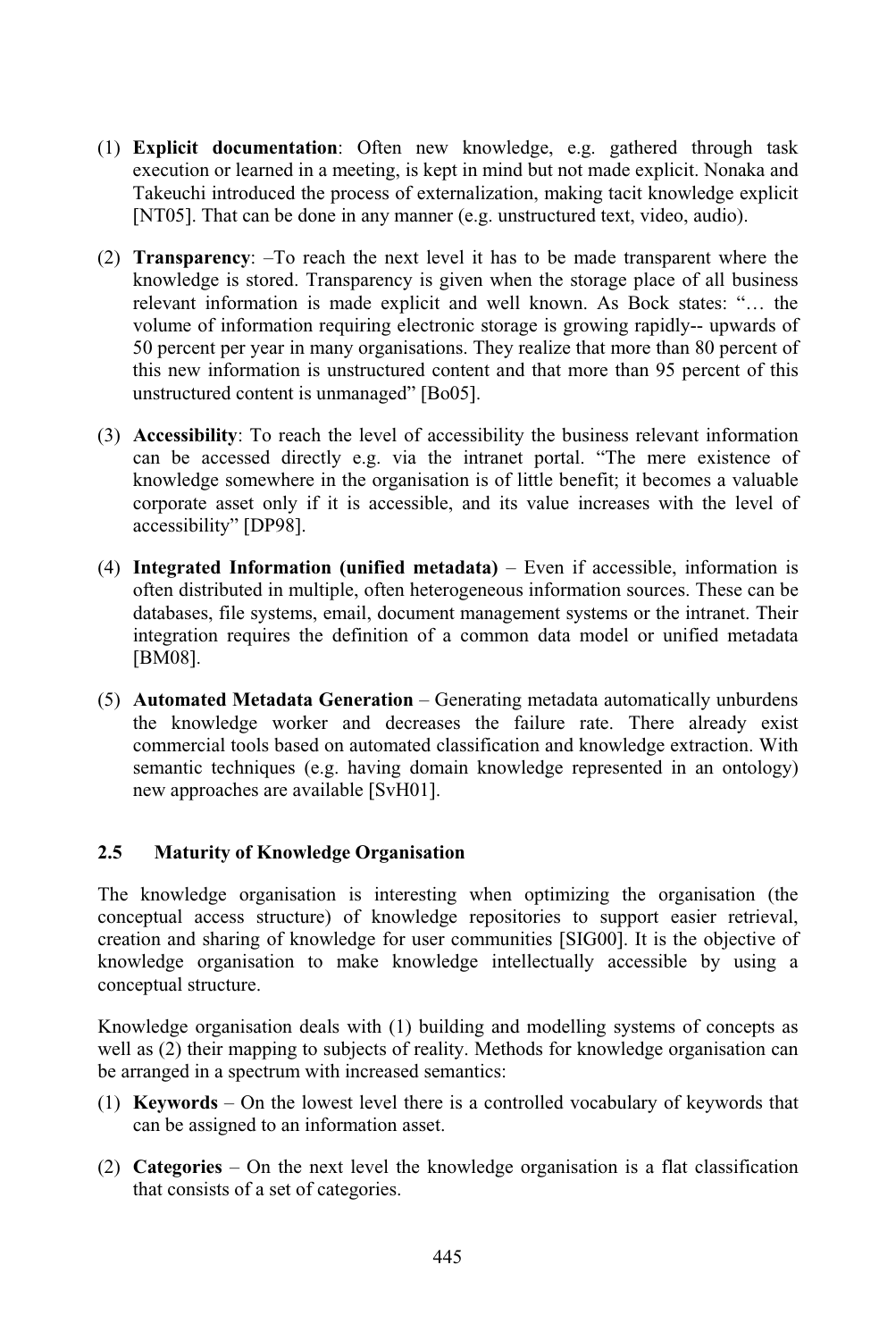- **Taxonomy** A taxonomy is a hierarchical classification system, in which the  $ay - A$  taxonomy is a hierarchical classification system, in which the are organised in form of a hierarchy. Thus, a taxonomy structures the data **xonomy**  $-$  A taxonomy is a hierarchical class egories are organised in form of a hierarchy. Thus gives it a simple semantics (cf. [DOS03, p. 146]. categories are organised in form of a hierarchy. Thus, a taxonomy structures the data<br>and gives it a simple semantics (cf. [DOS03, p. 146].<br>**Thesaurus** – A thesaurus extends the semantics of a taxonomy by a predefined set and gives it a simple semantics (cf. [DOS03, p. 146].
- ad gives it a simple semantics (cf. [DOS03, p. 146].<br> **Thesaurus** A thesaurus extends the semantics of a taxonomy by a predefined set<br>
additional non-hierarchical relationships. In particular these are the synonymy **Thesaurus**  $-$  A thesaurus extense of additional non-hierarchical related term relationship. of additional non-hierarchical relationships. In particular these are the synonymy and the related term relationship.
- related term relationship.<br>gy An ontology further extends the semantics expressiveness by allowing<br>concepts and instances as well as any kind relationship between concepts intology – An ontology further extends the semantics expressiveness by allowing<br>ining concepts and instances as well as any kind relationship between concepts<br>instances. Daconta et al. divide the ontology level into an ont Ontol defining concepts and instances as well as any kind relationship between concepts and instances. Daconta et al. divide the ontology level into an ontology spectrum **2.6 Information Management**

## 2.6 Information Management

2.6 Information Management<br>The dimension of information management considers the structure, security, redundancy, **nformation Management**<br>ension of information management considers the structure, security, redund<br>on conflict resolving of information and classifies five constructive levels. e dimension of information management considers the structure, security, redundancy, egrity on conflict resolving of information and classifies five constructive levels.<br>**Structure** – An organisation can be situated on thi grity on cc

- inflict resolving of information and classifies five constructive levels.<br> **E**-An organisation can be situated on this level if a defined structure for<br>
information exists, supported by information systems. The activity gr An organisation can be situated on this level if a defined structure for primation exists, supported by information systems. The activity group of Information Systems" in the framework of [Kr00] describes the (1) **Structure** – An organisation can be situated on this level if a defined structure for "Management of Information Systems" in the framework of [Kr00] describes the **Information** Information Systems" in the framework of [Kr00] describes the general activities which have to be performed.<br>**Information security** – Based on structured information, data has to be secured general activities which have to be performed.
- activities which have to be performed.<br> **ation security** Based on structured information, data has to be secured<br>
unwanted manipulation. The key issues of information security as defined in **Sormation security** – Based on structured information, data has to be secured in the unit unwanted manipulation. The key issues of information security as defined in ISO 27001 Information Security standard<sup>3</sup>, referenced **Information security** – Based on structured information, data has to be secured **ion security** – Based on structured information, data has to be secured in variated manipulation. The key issues of information security as defined in 27001 Information Security standard<sup>3</sup>, referenced in different CobiT against unwanted manipulation. The key issues of information security as defined in processes and used by [ISA05] are confidentiality, integrity and availability of information.
- n.<br>
1 **redundancy** An advantage of controlled redundancy is increased<br>
of data and more efficient read access to data, mentioned in the **redundancy** – An and more equal to f  $[T_093]$  and  $[H_092]$ . availability of data and more efficient read access to data, mentioned in the approaches of [To93] and [He02].<br>**Integrity constraints** – Integrity handles the validity, but also the correctness and approaches of  $[To93]$  and  $[He02]$ .
- f [To93] and [He02].<br> **Instraints** Integrity handles the validity, but also the correctness and<br>
of data, as mentioned in [Be96]. During all of these phases, integrity grity constraints – Integrity handles the validity, but bleteness of data, as mentioned in [Be96]. During all c be considered by implementing appropriate constrains. completeness of data, as mentioned in [Be96]. During all of these phases, integrity<br>must be considered by implementing appropriate constrains.<br>**Conflict solving** and continuous proactive development – This last level can b must be considered by implementing appropriate constrains.
- considered by implementing appropriate constrains.<br> **solving** and continuous proactive development This last level can be<br>
as an iterative process which continuously improves the information is and continuous proactive development – This last level can be iterative process which continuously improves the information adapting to the changing environment and be improved with Conflict management by adapting to the changing environment and be improved with regarded as an iterative process which continuously improves the information proactive activities. Additionally it can contain rules to suggest how to deal with constraint violations

http://www.itgi.org/

3

 $nup$ ://www.2/001-online.com/

http://www.itgi.org/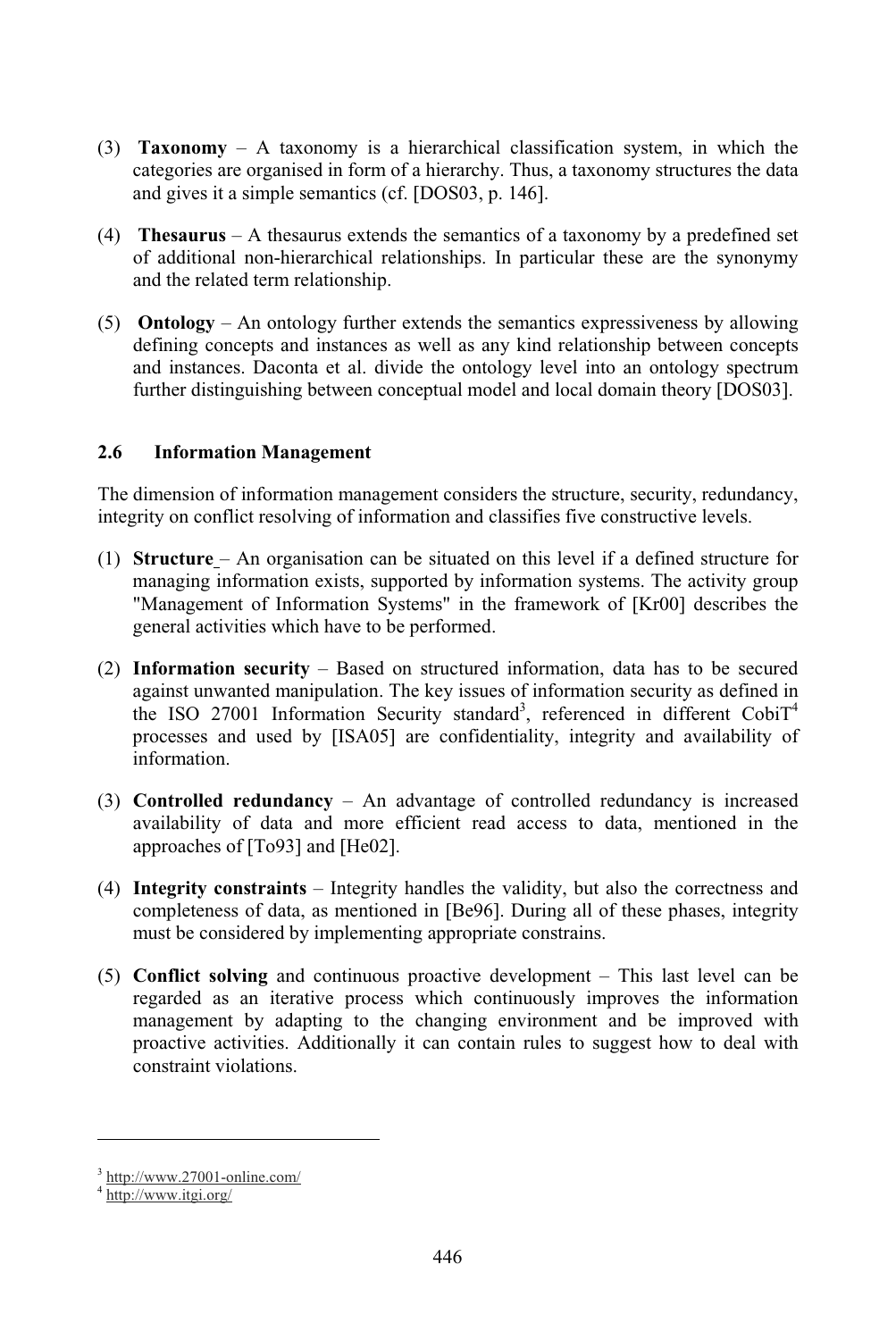# **of Knowledge (Quality of Content)** knowledge.

Conciseness of Knowledge (Quality of Content)<br>dimension for measuring the maturity of knowledge is the conciseness of ciseness of Knowledge (Quality of Content)<br>mension for measuring the maturity of knowledge is the conciseness of<br>Here the quality of content and an adequate representation are investigated. Another dimension for measuring the maturity of knowledge is the conciseness of knowledge. Here the quality of content and an adequate representation are investigated. A valuable source which is appropriate for our purpose Another dimension for measuring the maturity of kr. limension for measuring the maturity of knowledge is the conciseness of e. Here the quality of content and an adequate representation are investigated.<br>
Le source which is appropriate for our purpose is the list of criter knowledge. Here the quality of content and an adequate representation are investigated. A valuable source which is appropriate for our purpose is the list of criteria for E. Here the quality of content and an adequate<br>le source which is appropriate for our purp<br>g the information quality given by the  $DGIQ^5$ ,<br>criteria in order to assess the quality of content: measuring the information quality given by the DGIQ<sup>3</sup>. Our approach was to select the following criteria in order to assess the quality of content:<br>• Appropriate Amount: The amount of information satisfies the predefined following criteria in order to assess the quality of content:

- requirements. • Appropriate Amount: The amount of<br>requirements.<br>• Believability: validated information sources
- 
- 
- Completeness: Information is complete for adequately performing a process step<br>
 Completeness: Information is complete for adequately performing a process step<br>
 Concise representation: The relevant information is prov • Believability: validated information sources<br>• Completeness: Information is complete for adequately performing a process step<br>• Concise representation: The relevant information is provided in an adequate and • Concise representation: The relevant information is provided in an adequate and easy-to-handle format.<br>• Consistent representation: The same information is always presented in the same  $\frac{1}{2}$
- Consistent representation: The same information is always presented in the same<br>way.<br>• Ease of manipulation: The effort for changing and adapting information is Consistent 1 vay.<br>• Ease of manipulation: The effort for changing and adapting information is
- manageable.
- Unambiguous Interpretability: There is a clear interpretation what to do for the information provided. • Unambiguous Interpretability: There is a clear interpretability.<br>
• Objectivity: Information is value-free and based on facts.<br>
• Reputation of Source: The source of information and highly reliable.
- 
- Reputation of Source: The source of information and the processing system are highly reliable.<br>Timeliness: The information provided is up-to-date. • Understandability: Information is easy to understand by the targeted audience.<br>• Understandability: Information is easy to understand by the targeted audience.
- $\bullet$

5

quality in the control of the control of the control of the control of the control of the control of the control of the control of the control of the control of the control of the control of the control of the control of t

I imeliness: The information provided is up-to-date.<br>Understandability: Information is easy to understand by the targeted audience.<br>criterion can be assessed on a discrete scale between 1 and 5. The overall • Unders

• Understandability: Information is easy to understand by the targeted auch<br> **Each** criterion can be assessed on a discrete scale between 1 and 5.<br>
conciseness of knowledge can be computed as the (weighted) average value. **Potentials and Intellectual Capital Statements**

## $\overline{a}$ **Knowledge Potentials and Intellectual Capital Statements**<br>is not a comprehensive picture of intellectual capital statements. Nemetz  $\mathfrak{p}$   $\mathbf{M}$

owledge Potentials and Intellectual Capital Statements<br>not a comprehensive picture of intellectual capital statements. Nemetz<br>a meta-model that make various approaches comparable [Ne06]. For example, focus of the "AK Wissensbilanz" approaches comparable [Ne06]. For example, focus of the "AK Wissensbilanz" approach [ABK04] is on finding and exploiting There is not a comprehensive picture of intellectual capital statements. Nemetz or a comprehensive picture of intellectual capital statements. Nemetz<br>meta-model that make various approaches comparable [Ne06]. For example,<br>f the "AK Wissensbilanz" approach [ABK04] is on finding and exploiting<br>between o presente the focus of the "AK Wissensbilanz" approach [ABK04] is on finding and exploiting correlations between organisational goals, business processes, intellectual capital and the business success within a company.

Deutsche Gesellschaft für Informations- und Datenqualität, German association for information and data sche Ges<br>(transl.)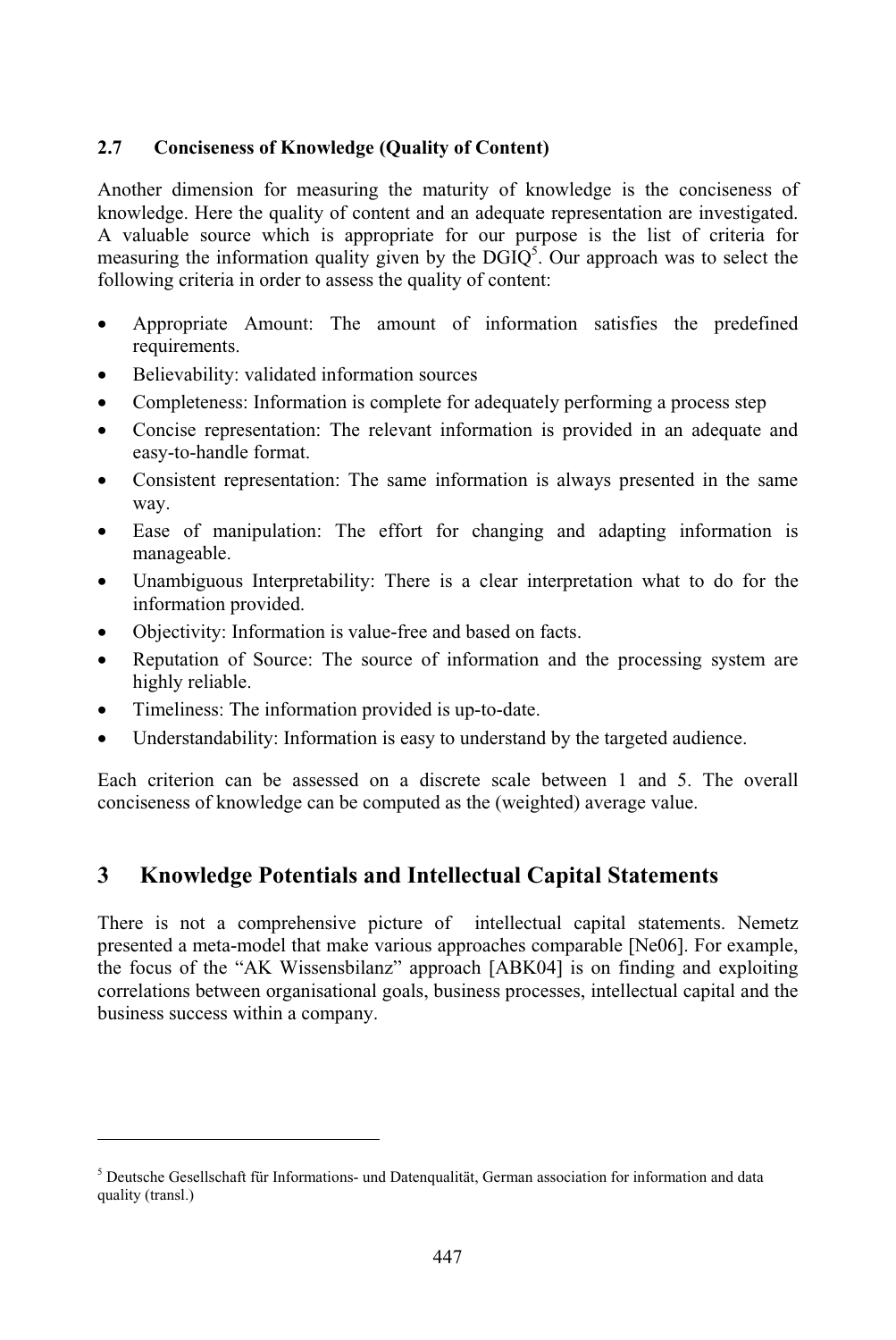At a first glance our approach for assessing knowledge potentials seems to be similar to ackst glance our approach for assessing knowledge potentials seems to be similar to<br>approaches for developing intellectual capital statements. However, these glance our approach for assessing knowledge potentials seems to be similar to<br>pproaches for developing intellectual capital statements. However, these<br>do not give sufficient hints on how to achieve the intellectual capital At a first g plance our approach for assessing knowledge potentials seems to be similar to<br>pproaches for developing intellectual capital statements. However, these<br>do not give sufficient hints on how to achieve the intellectual capital existing aj poroaches for developing intellectual capital statements. However, these<br>do not give sufficient hints on how to achieve the intellectual capital-related<br>This is where our approach joins it. It assesses various dimensions o statem knowledge potentials in order to identify the best approaches to increase the knowledge wledge potentials in order to identify the best approaches to increase the knowledge<br>i.e.<br>knowledge management radar presented in this paper could serve as a completion to value.

value.<br>The knowledge management radar presented in this paper could serve as a completion to<br>the concept of influence factors/indicators in intellectual capital statements in order to e knowledge management radar presented in this paper could serve as a completion to concept of influence factors/indicators in intellectual capital statements in order to a clearer picture of the maturity of the company at The knowledge management radar presented in this paper could serve as a completion to<br>the concept of influence factors/indicators in intellectual capital statements in order to<br>get a clearer picture of the maturity of the the concept of influence factors/indicators in intellectual capital statements in order to concept of influence factors/indicators in intellectual capital statements in order to a clearer picture of the maturity of the company at a certain point of time and where if how to improve. Further on, methods to measure For picture of the maturity of the company at a certain point of time and where<br>the improve. Further on, methods to measure intellectual capital mainly focus on<br>the sesential for the success of an organisation is also what and how to the past. But essential for the success of an organisation is also what has to be done to be successful in future. Our approach gives, based on the actual state of an organisation, suggestions how it could mature over the next years. **a**<br> **a**<br> **d**<br> **d**<br> **d**<br> **conclusion and open issues** 

## $\blacktriangleleft$

**Conclusion and open issues**<br>framework for assessing the potentials of an enterprise to mature knowledge 4 Conclusion and open issues<br>The framework for assessing the potentials of an enterprise to mature knowledge<br>considers all relevant multiple dimensions that can influence the selection of methods to framework for assessing the potentials of an enterprise to mature knowledge siders all relevant multiple dimensions that can influence the selection of methods tools for knowledge management. As far as possible, for the framework for assessing the potentials of an enterprise to mature knowledge<br>iders all relevant multiple dimensions that can influence the selection of methods<br>tools for knowledge management. As far as possible, for the dif considers all relevant multiple dimensions that can influence the selection of methods all relevant multiple dimensions that can influence the selection of methods<br>or knowledge management. As far as possible, for the different dimensions we<br>naturity models that already exist. The framework is complementation and tool is for knowledge management.<br>
In maturity models that alrea<br>

ual capital statement approact<br>
to achieve development goals. inte intellectual capital statement approaches by giving support for the implementation of<br>projects to achieve development goals.<br>The different dimensions of the framework are not independent from each other. It will projects to achieve development goals.

ojects to achieve development goals.<br>
an objective of future research to make theses dependencies explicit and to define a<br>
an objective of future research to make theses dependencies explicit and to define a different dimensions of the framework are not independent from each other. It will<br>a objective of future research to make theses dependencies explicit and to define a<br>set of indicators for each level of each dimension. Thi The e different dimensions of the framework are not independent from each other. It will<br>an objective of future research to make theses dependencies explicit and to define a<br>ar set of indicators for each level of each dimensio be an objec the functionality of tools with the situation in an enterprise as assessed by our framework.

## $\mathbf{I}$   $:$   $\mathbf{I}$   $\mathbf{I}$   $\mathbf{I}$   $\mathbf{I}$   $\mathbf{I}$  $\overline{\mathbf{u}}$

- K.: Bornemann, M.; Kivikas, M.; Guideline 1.0 on the preparation of an capital statement, M.; Kivikas, M.: Guideline 1.0 on the preparation of an capital statement. Federal Ministry of Economics and Labour of Germany, Alwert, K.; Bornemann, M.; Kivikas, M.: Guidel<br>intellectual capital statement, Federal Ministry of E<br>http://www.akwissensbilanz.org/, access 2008-10-28. [ABK04] AI wert, K.; Bornemann, M.; Kıvıkas, M.: Guideline 1.0 on the preparation of an ellectual capital statement, Federal Ministry of Economics and Labour of Germany, p://www.akwissensbilanz.org/, access 2008-10-28.<br>Abecker. A.: H intellectual capital statemen http://www.akwissensbilanz.org/, access 2008-10-28.
- t, Federal Ministry of Economics and Labour of Germany,<br>org/, access 2008-10-28.<br>mann, K.; Maus, H.; Müller, H.J. (Hrsg.) (2002):<br>Wissensmanagement Effektive Wissensnutzung bei der ww.akwissensbilanz.org/, access 2008-10-28.<br>ecker, A.; Hinkelmann, K.; Maus, H.; Müller, H.J. (Hrsg.) (2002):<br>tsprozessorientiertes Wissensmanagement - Effektive Wissensnutzung bei der<br>und Umsetzung von Geschäftsprozessen [AHM M02J Abecker, A.; Hinkelmann, K.; Maus, H.; Müller, H.J. (Hrsg.) (2002): Geschäftsprozessorientiertes Wissensmanagement - Effektive Wissensmutzung bei der Planung und Umsetzung von Geschäftsprozessen ISBN 3-540-42970-0. Sp Geschäftsprozessorientiertes Wissensmanagement - Effektive Wissensnutzung bei der Planung
- essorientiertes Wissensmanagement Effektive Wissensnutzung bei der<br>Imsetzung von Geschäftsprozessen ISBN 3-540-42970-0. Springer-Verlag.<br>Ingram P.; Levine J.M.; Moreland R.L.: Knowledge Transfer in<br>Learning from the Expe Argote, L.; Ingram P.; Levine J.M.; Moreland R.L.: Knowledge Transfer in  $[Ar00]$ Argote, L.; Ingram P.; Levine J.M.; Moreland R.L.: Knowledge Transfer in Organizations: Learning from the Experience of Others. In: Organizational Behavior and Human Decision Processes, Vol. 82, No. 1, May, pp. 1–8, 2000.<br>  $\mathbf{o}$
- Human Decision Processes, Vol. 82, No. 1, May, pp. 1–8, 2000.<br>Bernstein, P.A. and Haas, M. Information Integration in the En<br>of the ACM, Vol 51, No 9, September 2008. Human Decision Processes, Vol. 82, No. 1, May, pp. 1–8, 2000.<br>
Bernstein, P.A. and Haas, M. Information Integration in the Enterprise. Communication<br>
of the ACM, Vol 51, No 9, September 2008.<br>
Berztiss. A. T. Should integr Bernstein, P
- Berztiss, A. T. Should integrity constraints be global or local? In 6. Int. Workshop on Foundations of Models and Languages for Data and Objects, Schloss Dagstuhl, 1996.